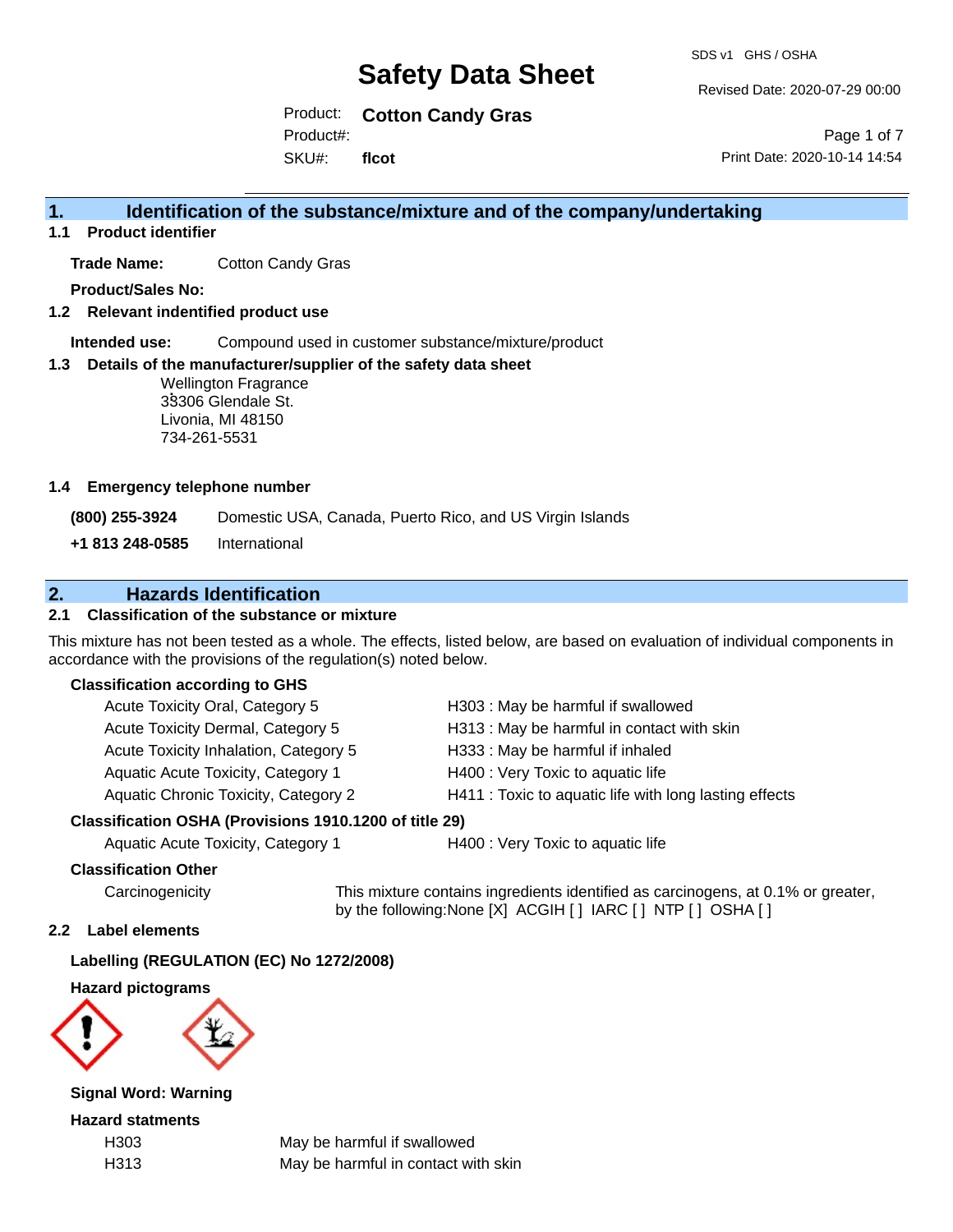SDS v1 GHS / OSHA

#### Revised Date: 2020-07-29 00:00

#### Product: **Cotton Candy Gras** SKU#: Product#: **flcot**

Page 2 of 7 Print Date: 2020-10-14 14:54

| H <sub>3</sub> 19               | Causes serious eye irritation                                           |
|---------------------------------|-------------------------------------------------------------------------|
| H <sub>333</sub>                | May be harmful if inhaled                                               |
| H400                            | Very Toxic to aquatic life                                              |
| H411                            | Toxic to aquatic life with long lasting effects                         |
| <b>Precautionary Statements</b> |                                                                         |
| <b>Prevention:</b>              |                                                                         |
| P <sub>264</sub>                | Wash hands thoroughly after handling                                    |
| P <sub>273</sub>                | Avoid release to the environment                                        |
| <b>Response:</b>                |                                                                         |
| $P304 + P312$                   | IF INHALED: Call a POISON CENTER or doctor/physician if you feel unwell |
| P312                            | Call a POISON CENTER or doctor/physician if you feel unwell             |
| P391                            | <b>Collect Spillage</b>                                                 |
| <b>Other Hazards</b>            |                                                                         |

### **no data available**

# **3. Composition/Information on Ingredients**

### **3.1 Mixtures**

**2.3 Other Hazards**

This product is a complex mixture of ingredients, which contains among others the following substance(s), presenting a health or environmental hazard within the meaning of the UN Globally Harmonized System of Classification and Labeling of Chemicals (GHS):

| CAS#<br>Ingredient                                       | EC#       | Conc.<br>Range | <b>GHS Classification</b> |  |  |
|----------------------------------------------------------|-----------|----------------|---------------------------|--|--|
| 120-51-4                                                 | 204-402-9 | $40 - 50%$     | H302; H313; H400; H411    |  |  |
| <b>Benzyl Benzoate</b>                                   |           |                |                           |  |  |
| 121-32-4                                                 | 204-464-7 | $5 - 10%$      | H303; H320; H402          |  |  |
| Ethyl Vanillin                                           |           |                |                           |  |  |
| 121-33-5                                                 | 204-465-2 | $2 - 5\%$      | H303; H319                |  |  |
| vanillin                                                 |           |                |                           |  |  |
| 4940-11-8                                                | 225-582-5 | $2 - 5%$       | H302; H401                |  |  |
| <b>Ethyl Maltol</b>                                      |           |                |                           |  |  |
| $104 - 61 - 0$                                           | 203-219-1 | $1 - 2%$       | H316                      |  |  |
| gamma-Nonalactone                                        |           |                |                           |  |  |
| 105-54-4                                                 | 203-306-4 | $1 - 2 \%$     | H226; H319                |  |  |
| Ethyl butyrate                                           |           |                |                           |  |  |
| See Section 16 for full text of GHS classification codes |           |                |                           |  |  |

See Section 16 for full text of GHS classification codes which where not shown in section 2

Total Hydrocarbon Content (%  $w/w$ ) = 0.00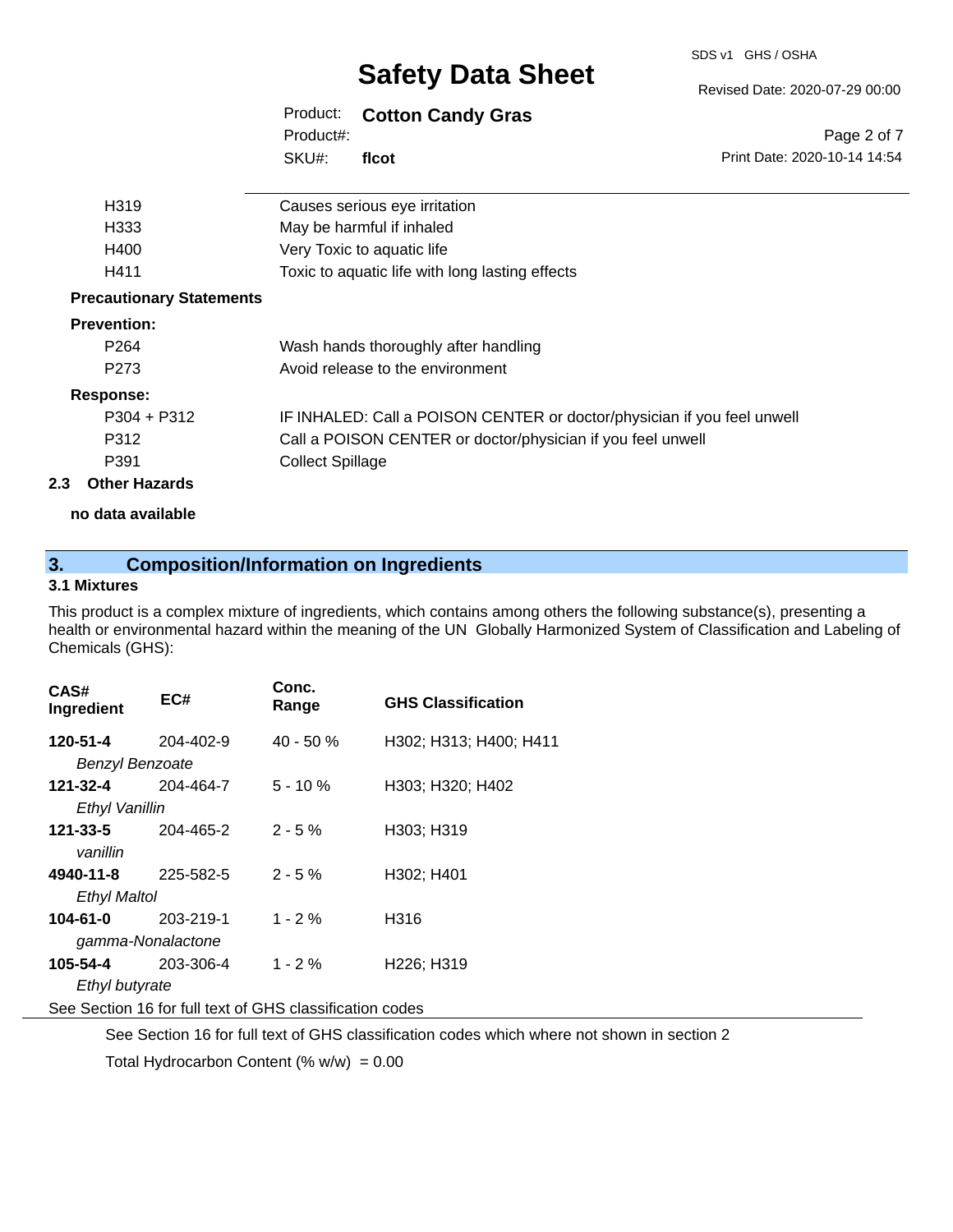SDS v1 GHS / OSHA

Revised Date: 2020-07-29 00:00

Product: **Cotton Candy Gras**

Product#:

SKU#: **flcot**

Page 3 of 7 Print Date: 2020-10-14 14:54

| $\overline{4}$ .<br><b>First Aid Measures</b>                                     |                                                                                                               |  |
|-----------------------------------------------------------------------------------|---------------------------------------------------------------------------------------------------------------|--|
| <b>Description of first aid measures</b><br>4.1                                   |                                                                                                               |  |
| Inhalation:                                                                       | Remove from exposure site to fresh air and keep at rest.<br>Obtain medical advice.                            |  |
| <b>Eye Exposure:</b>                                                              | Flush immediately with water for at least 15 minutes.<br>Contact physician if symptoms persist.               |  |
| <b>Skin Exposure:</b>                                                             | Remove contaminated clothes. Wash thoroughly with water (and soap).<br>Contact physician if symptoms persist. |  |
| Ingestion:                                                                        | Rinse mouth with water and obtain medical advice.                                                             |  |
| Most important symptoms and effects, both acute and delayed<br>4.2                |                                                                                                               |  |
| <b>Symptoms:</b>                                                                  | no data available                                                                                             |  |
| Risks:                                                                            | Refer to Section 2.2 "Hazard Statements"                                                                      |  |
| Indication of any immediate medical attention and special treatment needed<br>4.3 |                                                                                                               |  |
| <b>Treatment:</b>                                                                 | Refer to Section 2.2 "Response"                                                                               |  |
|                                                                                   |                                                                                                               |  |
| 5.<br><b>Fire-Fighting measures</b>                                               |                                                                                                               |  |
| <b>Extinguishing media</b><br>5.1                                                 |                                                                                                               |  |
| Suitable:                                                                         | Carbon dioxide (CO2), Dry chemical, Foam                                                                      |  |
| <b>Unsuitable</b>                                                                 | Do not use a direct water jet on burning material                                                             |  |
| 5.2 Special hazards arising from the substance or mixture                         |                                                                                                               |  |
| <b>During fire fighting:</b>                                                      | Water may be ineffective                                                                                      |  |
| <b>Advice for firefighters</b><br>5.3                                             |                                                                                                               |  |
| <b>Further information:</b>                                                       | Standard procedure for chemical fires                                                                         |  |

## **6. Accidental Release Measures**

### **6.1 Personal precautions, protective equipment and emergency procedures**

Avoid inhalation and contact with skin and eyes. A self-contained breathing apparatus is recommended in case of a major spill.

### **6.2 Environmental precautions**

Keep away from drains, soil, and surface and groundwater.

### **6.3 Methods and materials for containment and cleaning up**

Clean up spillage promptly. Remove ignition sources. Provide adequate ventilation. Avoid excessive inhalation of vapors. Gross spillages should be contained by use of sand or inert powder and disposed of according to the local regulations.

### **6.4 Reference to other sections**

Not Applicable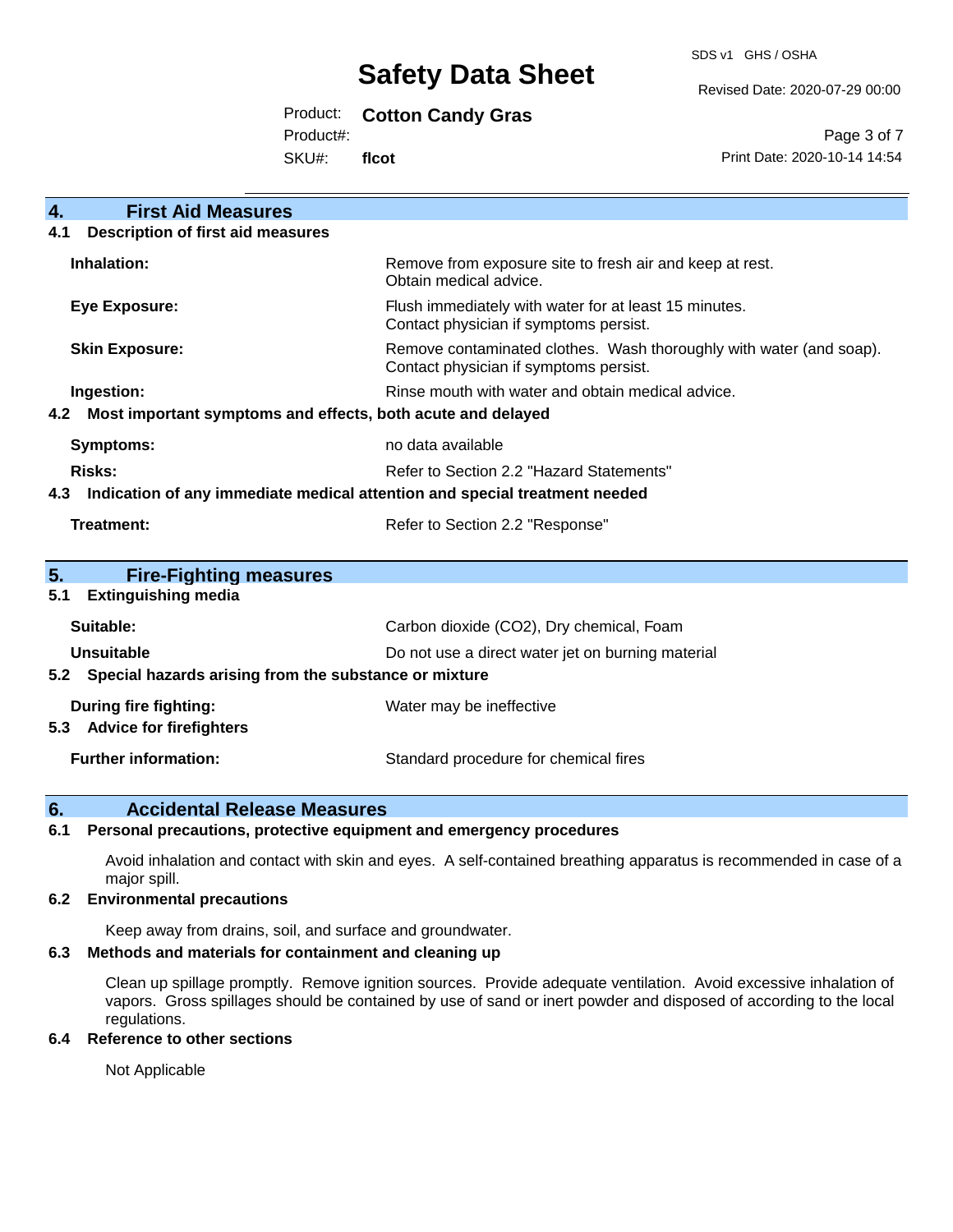Revised Date: 2020-07-29 00:00

Product: **Cotton Candy Gras** Product#:

SKU#: **flcot**

Page 4 of 7 Print Date: 2020-10-14 14:54

## **7. Handling and Storage**

### **7.1 Precautions for safe handling**

Apply according to good manufacturing and industrial hygiene practices with proper ventilation. Do not drink, eat or smoke while handling. Respect good personal hygiene.

#### **7.2 Conditions for safe storage, including any incompatibilities**

Store in a cool, dry and ventilated area away from heat sources and protected from light in tightly closed original container. Avoid uncoated metal container. Keep air contact to a minimum.

### **7.3 Specific end uses**

No information available

### **8. Exposure Controls/Personal Protection**

**8.1 Control parameters**

| <b>Exposure Limits:</b>                               | Contains no substances with occupational exposure limit values.                                                                          |  |  |
|-------------------------------------------------------|------------------------------------------------------------------------------------------------------------------------------------------|--|--|
| <b>Engineering Controls:</b>                          | Use local exhaust as needed.                                                                                                             |  |  |
| 8.2 Exposure controls - Personal protective equipment |                                                                                                                                          |  |  |
| Eye protection:                                       | Tightly sealed goggles, face shield, or safety glasses with brow guards and side shields, etc.<br>as may be appropriate for the exposure |  |  |
| <b>Respiratory protection:</b>                        | Avoid excessive inhalation of concentrated vapors. Apply local ventilation where appropriate.                                            |  |  |
| <b>Skin protection:</b>                               | Avoid Skin contact. Use chemically resistant gloves as needed.                                                                           |  |  |

### **9. Physical and Chemical Properties**

### **9.1 Information on basic physical and chemical properties**

| Appearance:                  | Liquid                          |
|------------------------------|---------------------------------|
| Odor:                        | Conforms to Standard            |
| Color:                       | Colorless to Yellow Tint (G0-1) |
| <b>Viscosity:</b>            | Liquid                          |
| <b>Freezing Point:</b>       | Not determined                  |
| <b>Boiling Point:</b>        | Not determined                  |
| <b>Melting Point:</b>        | Not determined                  |
| <b>Flashpoint (CCCFP):</b>   | >200 F (93.33 C)                |
| <b>Auto flammability:</b>    | Not determined                  |
| <b>Explosive Properties:</b> | None Expected                   |
| <b>Oxidizing properties:</b> | None Expected                   |
| Vapor Pressure (mmHg@20 C):  | 0.1454                          |
| %VOC:                        | 1.00                            |
| Specific Gravity @ 25 C:     | 0.9870                          |
| Density @ 25 C:              | 0.9840                          |
| Refractive Index @ 20 C:     | 1.4970                          |
| Soluble in:                  | Oil                             |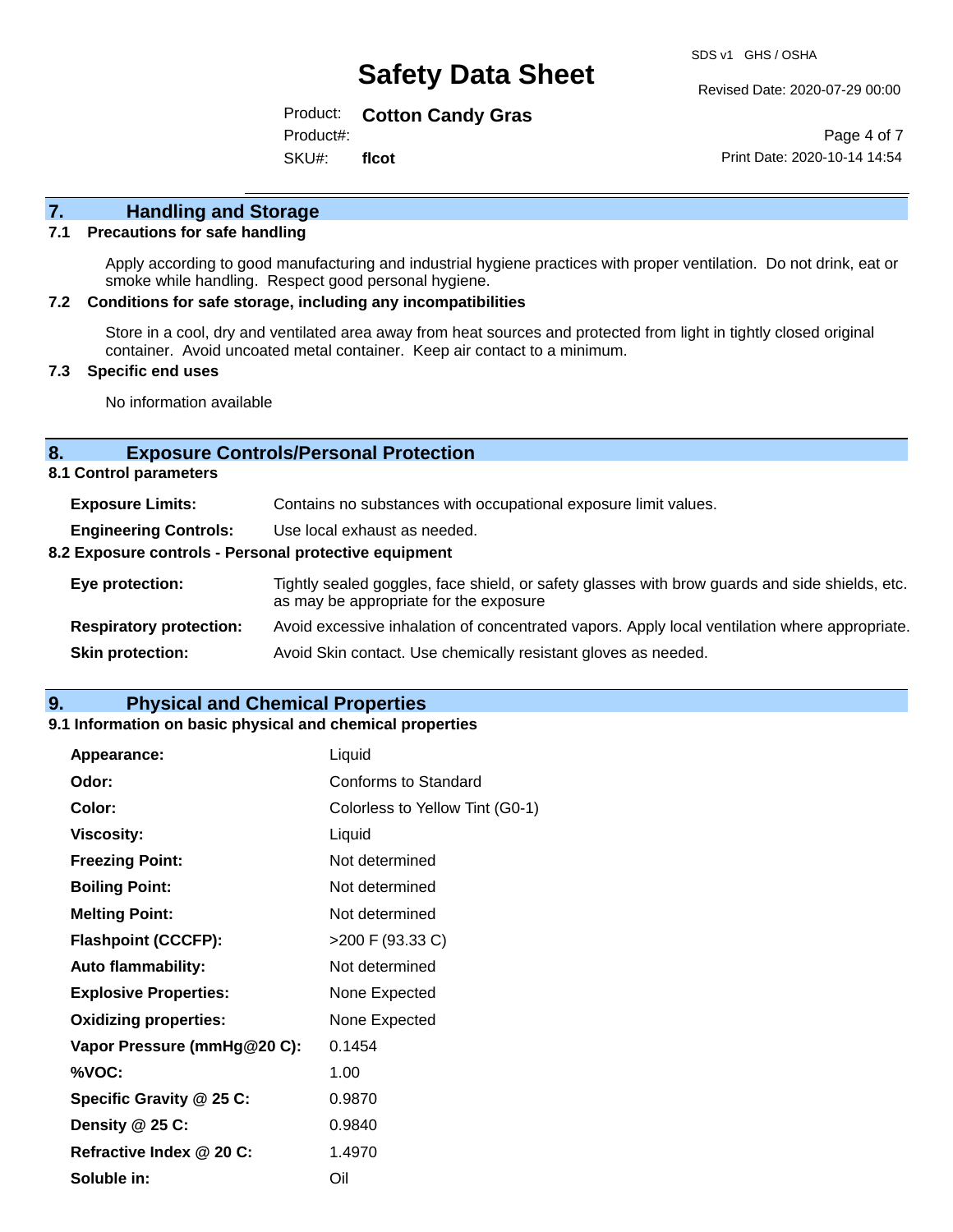Revised Date: 2020-07-29 00:00

Product: **Cotton Candy Gras**

Product#:

SKU#: **flcot**

Page 5 of 7 Print Date: 2020-10-14 14:54

# **10. Stability and Reactivity**

| 10.1 Reactivity                         | None                                               |
|-----------------------------------------|----------------------------------------------------|
| <b>10.2 Chemical stability</b>          | Stable                                             |
| 10.3 Possibility of hazardous reactions | None known                                         |
| <b>10.4 Conditions to avoid</b>         | None known                                         |
| 10.5 Incompatible materials             | Strong oxidizing agents, strong acids, and alkalis |
| 10.6 Hazardous decomposition products   | None known                                         |

# **11. Toxicological Information**

### **11.1 Toxicological Effects**

Acute Toxicity Estimates (ATEs) based on the individual Ingredient Toxicity Data utilizing the "Additivity Formula"

| Acute toxicity - Oral - (Rat) mg/kg                | (LD50: 2666.6666) May be harmful if swallowed            |
|----------------------------------------------------|----------------------------------------------------------|
| Acute toxicity - Dermal - (Rabbit) mg/kg           | (LD50: 4566.2100) May be harmful in contact with skin    |
| Acute toxicity - Inhalation - (Rat) mg/L/4hr       | (LD50: 39.8596) May be harmful if inhaled                |
| <b>Skin corrosion / irritation</b>                 | Not classified - the classification criteria are not met |
| Serious eye damage / irritation                    | Causes serious eye irritation                            |
| <b>Respiratory sensitization</b>                   | Not classified - the classification criteria are not met |
| <b>Skin sensitization</b>                          | Not classified - the classification criteria are not met |
| <b>Germ cell mutagenicity</b>                      | Not classified - the classification criteria are not met |
| Carcinogenicity                                    | Not classified - the classification criteria are not met |
| <b>Reproductive toxicity</b>                       | Not classified - the classification criteria are not met |
| Specific target organ toxicity - single exposure   | Not classified - the classification criteria are not met |
| Specific target organ toxicity - repeated exposure | Not classified - the classification criteria are not met |
| <b>Aspiration hazard</b>                           | Not classified - the classification criteria are not met |

## **12. Ecological Information**

| <b>12.1 Toxicity</b>               |                                                 |
|------------------------------------|-------------------------------------------------|
| <b>Acute acquatic toxicity</b>     | Very Toxic to aquatic life                      |
| <b>Chronic acquatic toxicity</b>   | Toxic to aquatic life with long lasting effects |
| <b>Toxicity Data on soil</b>       | no data available                               |
| <b>Toxicity on other organisms</b> | no data available                               |
| 12.2 Persistence and degradability | no data available                               |
| 12.3 Bioaccumulative potential     | no data available                               |
| 12.4 Mobility in soil              | no data available                               |
| 12.5 Other adverse effects         | no data available                               |
|                                    |                                                 |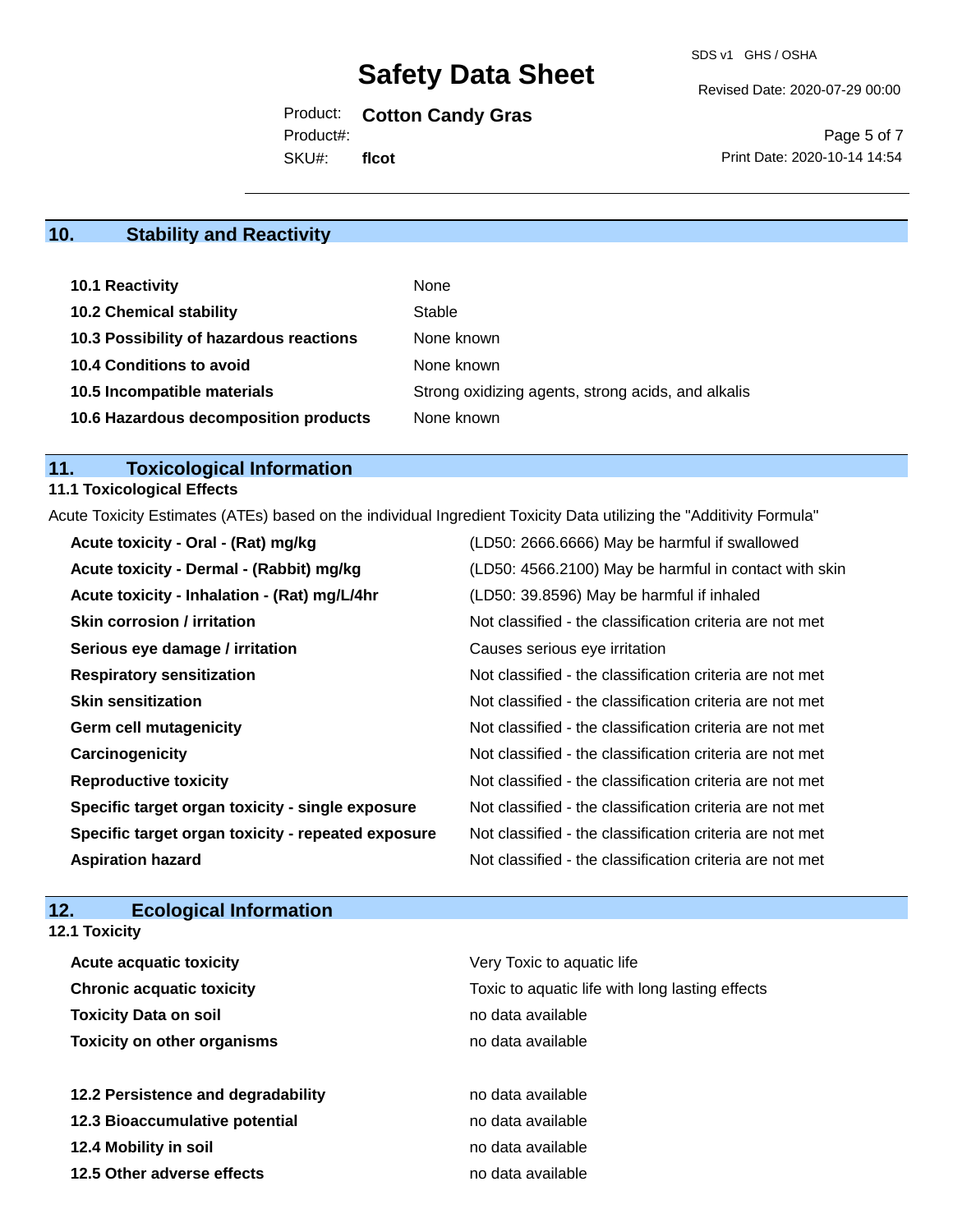Revised Date: 2020-07-29 00:00

Product: **Cotton Candy Gras**

Product#:

SKU#: **flcot**

Page 6 of 7 Print Date: 2020-10-14 14:54

### **13. Disposal Conditions**

### **13.1 Waste treatment methods**

Do not allow product to reach sewage systems. Dispose of in accordance with all local and national regulations. Send to a licensed waste management company.The product should not be allowed to enter drains, water courses or the soil. Do not contaminate ponds, waterways or ditches with chemical or used container.

### **14. Transport Information**

| <b>Marine Pollutant</b>                                                 | Yes. Ingredient of greatest environmental impact:<br>120-51-4 : (40 - 50 %) : Benzyl Benzoate |              |                     |                                     |                                                              |               |
|-------------------------------------------------------------------------|-----------------------------------------------------------------------------------------------|--------------|---------------------|-------------------------------------|--------------------------------------------------------------|---------------|
| Regulator                                                               |                                                                                               | <b>Class</b> |                     | <b>Pack Group</b>                   | <b>Sub Risk</b>                                              | UN-nr.        |
| U.S. DOT (Non-Bulk)                                                     |                                                                                               |              |                     | Not Regulated - Not Dangerous Goods |                                                              |               |
| <b>Chemicals NOI</b>                                                    |                                                                                               |              |                     |                                     |                                                              |               |
| <b>ADR/RID (International Road/Rail)</b>                                |                                                                                               |              |                     |                                     |                                                              |               |
| <b>Environmentally Hazardous</b><br>Substance, Liquid, n.o.s.           |                                                                                               | 9            |                     | Ш                                   |                                                              | <b>UN3082</b> |
| <b>IATA (Air Cargo)</b>                                                 |                                                                                               |              |                     |                                     |                                                              |               |
| <b>Environmentally Hazardous</b><br>Substance, Liquid, n.o.s.           |                                                                                               | 9            |                     | III                                 |                                                              | <b>UN3082</b> |
| IMDG (Sea)                                                              |                                                                                               |              |                     |                                     |                                                              |               |
| <b>Environmentally Hazardous</b><br>Substance, Liquid, n.o.s.           |                                                                                               | 9            |                     | $\mathbf{III}$                      |                                                              | <b>UN3082</b> |
| 15.<br><b>Regulatory Information</b><br><b>U.S. Federal Regulations</b> |                                                                                               |              |                     |                                     |                                                              |               |
| <b>TSCA (Toxic Substance Control Act)</b>                               |                                                                                               |              |                     |                                     | All components of the substance/mixture are listed or exempt |               |
| 40 CFR(EPCRA, SARA, CERCLA and CAA)<br><b>U.S. State Regulations</b>    |                                                                                               |              |                     |                                     | This product contains NO components of concern.              |               |
| <b>California Proposition 65 Warning</b><br><b>Canadian Regulations</b> |                                                                                               |              | No Warning required |                                     |                                                              |               |
| <b>DSL</b>                                                              |                                                                                               |              |                     |                                     | 100.00% of the components are listed or exempt.              |               |

## **16. Other Information**

### **GHS H-Statements referred to under section 3 and not listed in section 2**

| H226 : Flammable liquid and vapour | H302: Harmful if swallowed           |
|------------------------------------|--------------------------------------|
| H316 : Causes mild skin irritation | H319 : Causes serious eye irritation |
| H320 : Causes eye irritation       | H401 : Toxic to aquatic life         |
| H402 : Harmful to aquatic life     |                                      |
| Total Fractional Values            |                                      |
| (TFV) Risk                         | (TFV) Risk                           |